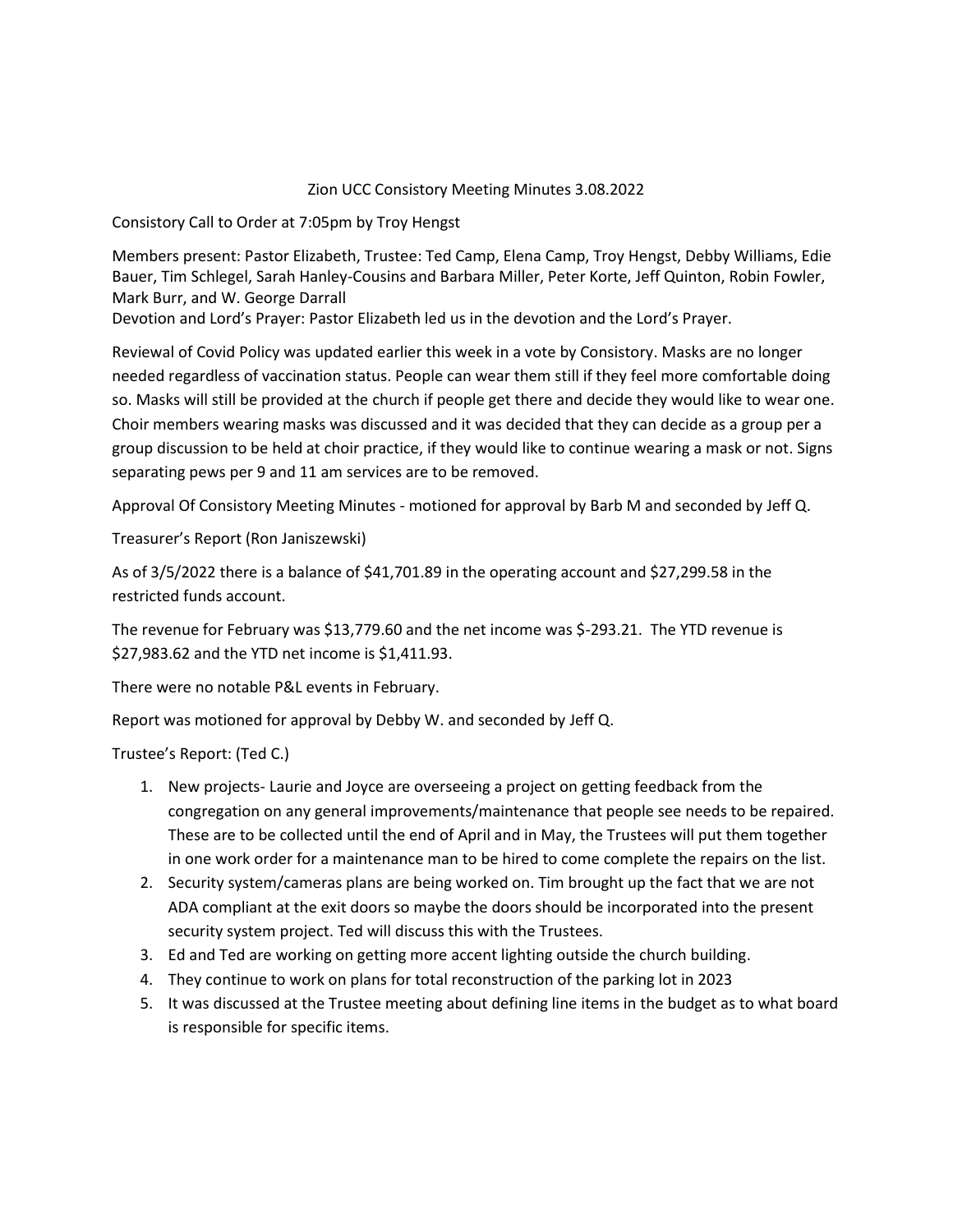Pastor's Report (Pastor Duffy)

- 1. Kalee has begun as Student Minister. She's participating in worship and beginning to work on her goals, including counseling and offering a Love Language Class at the end of the month.
- 2. Each Wednesday or Thursday during Lent, a Lenten-focus video will be posted online to help people through their Lenten journeys.
- 3. Attendance in-person is coming back to normal; her next focus is to encourage the rest of the kids to come back.
- 4. Youth Group resumed with Lasertron last month and regular Youth Group on Friday. They will go to Boston, MA for a mission trip this summer, July 11-17 (Back to Pastor's mother's church).
- 5. This Friday at noon she will be participating in a prayer service for Ukraine at Ebenezer UCC in West Seneca - all are welcome to attend in-person or online.
- 6. Lenten "Let's Talk Race" discussion began Monday, March 7th.

Committee Reports:

Administration- (George)-no report

PPRC- (Jeff) -no report

Christian Education & Missions- (Edie)- no report on Christian Education. Missions have put out a calendar for a heifer project

Coffee hour & Community Dinners- (Peter)- We will be having a Welcome Back Coffee Hour and then our weekly coffee hour will be back in between services. We need people in the congregation to sign up to bake and help set or clean up. We are encouraging the congregation to stay late, come early to the coffee hour so we feel like one church. Community dinner went well this month.

Memorials-(Mark) - has \$4,913.40 presently in their budget. There were no donations for February.

Community Assistance Ministry- (Jeff)- Peter, Debby and Jeff will meet some Sunday after the service about the need and where the forms will be and where the people would submit them to.

Health Ministry- (Debby)

1. Erie County Health Department presents a class on drug use in Erie County this past Saturday March 5. Twenty-three people attended. We were all shown how to use NARCAN and were all given a box of two with a certificate good for two years that we have been in trained in this. Very informative meeting.

2. Our scheduled next class is on April 23 Saturday 10 am-11:00 am Karl Shallowhorn of Shallowhorn Consulting will be presenting: How to deal with anxiety, stress, depression and feeling isolated during these COVID worn, Inflation, war in Ukraine, and all our societal changes. It is free. The sign-up sheet is on the front board.

3. Dawn's first exercise class went very well. Her second class is coming up Saturday March 26 From 11 am- noon in Kuck Hall. It is also free, and the sign-up sheet is also on the front board.